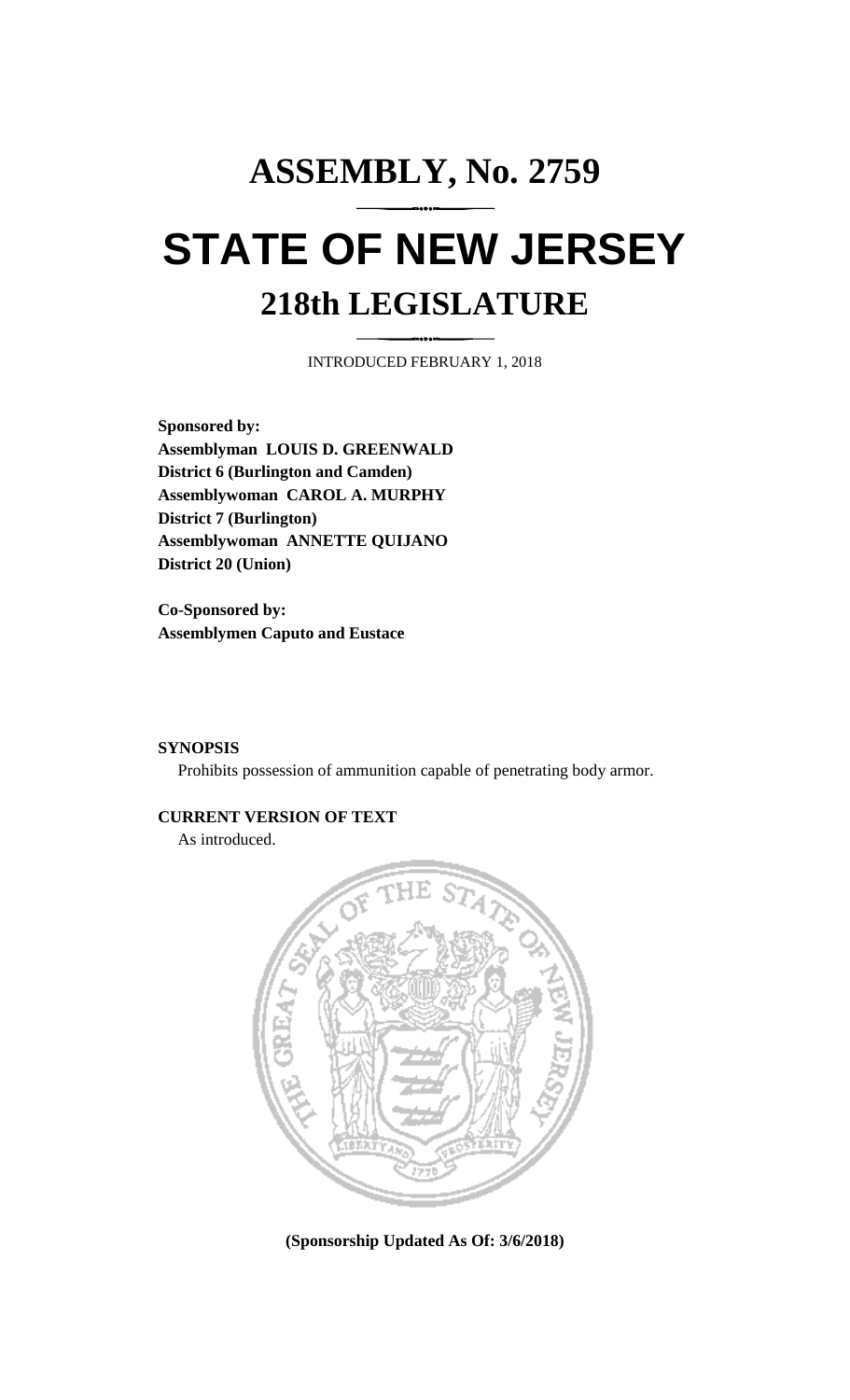**AN ACT** concerning certain ammunition and amending N.J.S.2C:39- 3. **BE IT ENACTED** *by the Senate and General Assembly of the State of New Jersey:* 7 1. N.J.S.2C:39-3 is amended to read as follows: 8 2C:39-3. Prohibited Weapons and Devices. a. Destructive devices. Any person who knowingly has in his possession any destructive device is guilty of a crime of the third degree. b. Sawed-off shotguns. Any person who knowingly has in his possession any sawed-off shotgun is guilty of a crime of the third degree. c. Silencers. Any person who knowingly has in his possession any firearm silencer is guilty of a crime of the fourth degree. d. Defaced firearms. Any person who knowingly has in his possession any firearm which has been defaced, except an antique firearm or an antique handgun, is guilty of a crime of the fourth degree. e. Certain weapons. Any person who knowingly has in his possession any gravity knife, switchblade knife, dagger, dirk, stiletto, billy, blackjack, metal knuckle, sandclub, slingshot, cestus or similar leather band studded with metal filings or razor blades imbedded in wood, ballistic knife, without any explainable lawful purpose, is guilty of a crime of the fourth degree. f. Dum-dum or body armor penetrating bullets. (1) Any person, other than a law enforcement officer or persons engaged in activities pursuant to subsection f. of N.J.S.2C:39-6, who knowingly has in his possession any hollow nose or dum-dum bullet, or (2) any person, other than a collector of firearms or ammunition as curios or relics as defined in Title 18, United States Code, section 921 (a) (13) and has in his possession a valid Collector of Curios and Relics License issued by the Bureau of Alcohol, Tobacco and Firearms, who knowingly has in his possession any body armor breaching or penetrating ammunition, which means: (a) ammunition primarily designed for use in a handgun, and (b) which is comprised of a bullet whose core or jacket, if the jacket is thicker than .025 of an inch, is made of tungsten carbide, or hard bronze, or other material which is harder than a rating of 72 or greater on the Rockwell B. Hardness Scale, and (c) is therefore capable of breaching or penetrating body armor, 43 or (3) any person, other than a law enforcement officer, who knowingly has in his possession handgun ammunition which has a 45 full metal jacket and an ogive with a steel penetrator tip followed by

**EXPLANATION – Matter enclosed in bold-faced brackets [thus] in the above bill is not enacted and is intended to be omitted in the law.**

**Matter underlined thus is new matter.**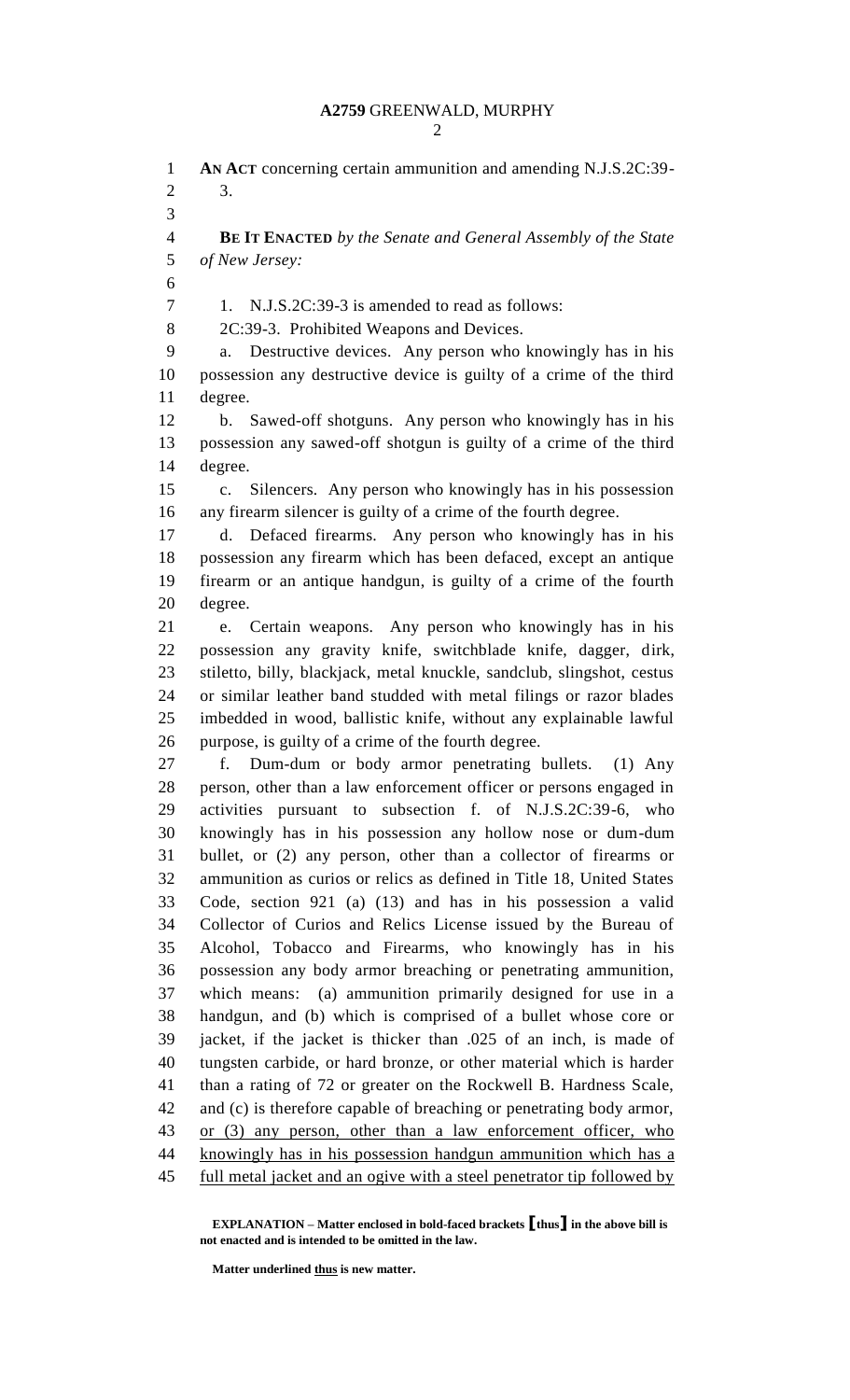an aluminum core and is therefore capable of breaching or penetrating body armor is guilty of a crime of the fourth degree. For purposes of this section, a collector may possess not more than three examples of each distinctive variation of the ammunition described above. A distinctive variation includes a different head stamp, composition, design, or color.

 g. Exceptions. (1) Nothing in subsection a., b., c., d., e., f., j. or k. of this section shall apply to any member of the Armed Forces of the United States or the National Guard, or except as otherwise provided, to any law enforcement officer while actually on duty or traveling to or from an authorized place of duty, provided that his possession of the prohibited weapon or device has been duly authorized under the applicable laws, regulations or military or law enforcement orders. Nothing in subsection h. of this section shall apply to any law enforcement officer who is exempted from the provisions of that subsection by the Attorney General. Nothing in this section shall apply to the possession of any weapon or device by a law enforcement officer who has confiscated, seized or otherwise taken possession of said weapon or device as evidence of the commission of a crime or because he believed it to be possessed illegally by the person from whom it was taken, provided that said law enforcement officer promptly notifies his superiors of his possession of such prohibited weapon or device.

 (2) a. Nothing in subsection f. (1) shall be construed to prevent a person from keeping such ammunition at his dwelling, premises or other land owned or possessed by him, or from carrying such ammunition from the place of purchase to said dwelling or land, nor shall subsection f. (1) be construed to prevent any licensed retail or wholesale firearms dealer from possessing such ammunition at its licensed premises, provided that the seller of any such ammunition shall maintain a record of the name, age and place of residence of any purchaser who is not a licensed dealer, together with the date of sale and quantity of ammunition sold.

 b. Nothing in subsection f. (1) shall be construed to prevent a designated employee or designated licensed agent for a nuclear power plant under the license of the Nuclear Regulatory Commission from possessing hollow nose ammunition while in the actual performance of his official duties, if the federal licensee certifies that the designated employee or designated licensed agent is assigned to perform site protection, guard, armed response or armed escort duties and is appropriately trained and qualified, as prescribed by federal regulation, to perform those duties.

 (3) Nothing in paragraph (2) or (3) of subsection f. or in subsection j. shall be construed to prevent any licensed retail or wholesale firearms dealer from possessing that ammunition or large capacity ammunition magazine at its licensed premises for sale or disposition to another licensed dealer, the Armed Forces of the United States or the National Guard, or to a law enforcement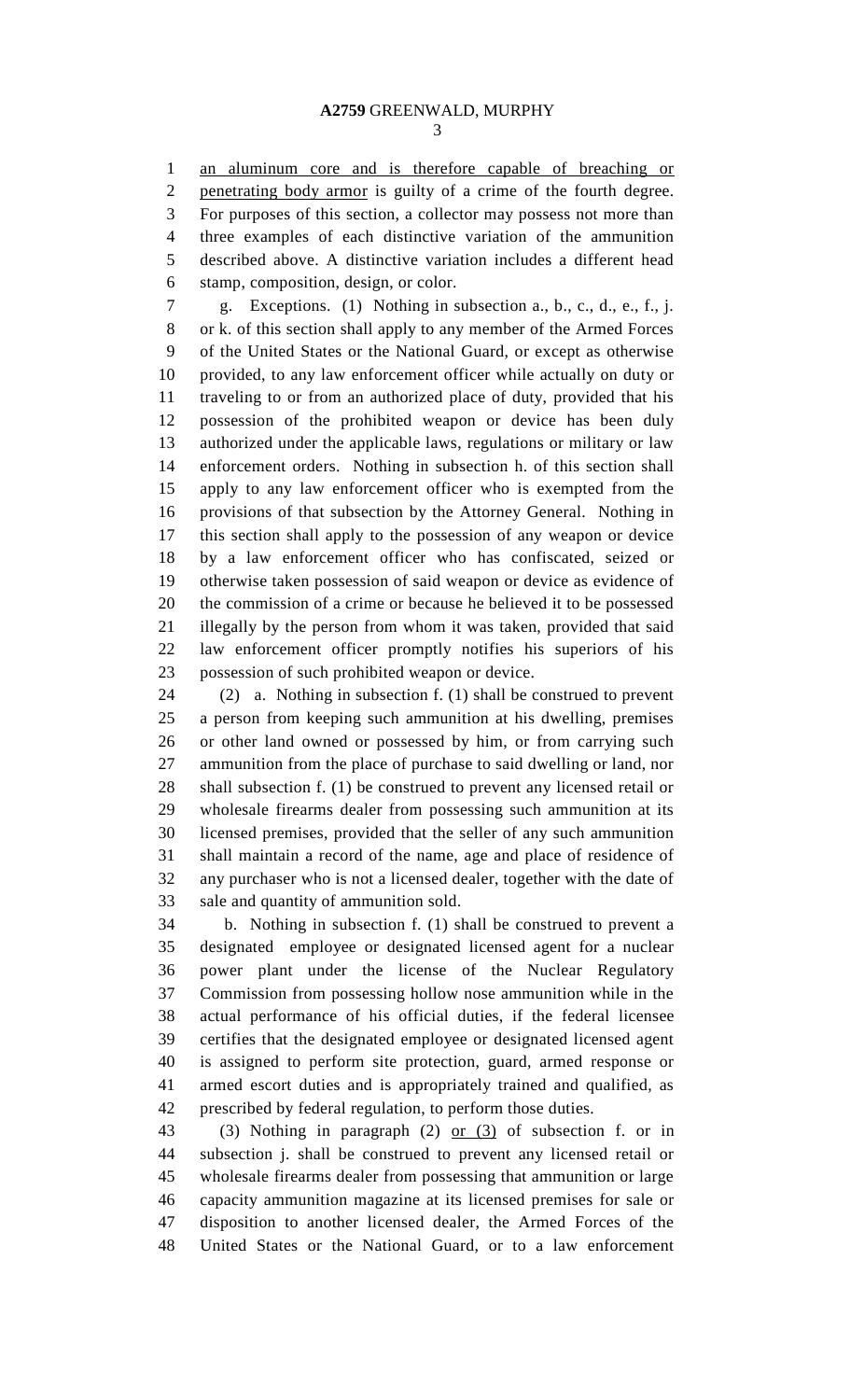agency, provided that the seller maintains a record of any sale or disposition to a law enforcement agency. The record shall include the name of the purchasing agency, together with written authorization of the chief of police or highest ranking official of the agency, the name and rank of the purchasing law enforcement officer, if applicable, and the date, time and amount of ammunition sold or otherwise disposed. A copy of this record shall be forwarded by the seller to the Superintendent of the Division of State Police within 48 hours of the sale or disposition.

 (4) Nothing in subsection a. of this section shall be construed to apply to antique cannons as exempted in subsection d. of N.J.S.2C:39-6.

 (5) Nothing in subsection c. of this section shall be construed to apply to any person who is specifically identified in a special deer management permit issued by the Division of Fish and Wildlife to utilize a firearm silencer as part of an alternative deer control method implemented in accordance with a special deer management permit issued pursuant to section 4 of P.L.2000, c.46 (C.23:4-42.6), while the person is in the actual performance of the permitted alternative deer control method and while going to and from the place where the permitted alternative deer control method is being utilized. This exception shall not, however, otherwise apply to any person to authorize the purchase or possession of a firearm silencer.

 h. Stun guns. Any person who knowingly has in his possession any stun gun is guilty of a crime of the fourth degree.

 i. Nothing in subsection e. of this section shall be construed to prevent any guard in the employ of a private security company, who is licensed to carry a firearm, from the possession of a nightstick when in the actual performance of his official duties, provided that he has satisfactorily completed a training course approved by the Police Training Commission in the use of a nightstick.

 j. Any person who knowingly has in his possession a large capacity ammunition magazine is guilty of a crime of the fourth degree unless the person has registered an assault firearm pursuant to section 11 of P.L.1990, c.32 (C.2C:58-12) and the magazine is maintained and used in connection with participation in competitive shooting matches sanctioned by the Director of Civilian Marksmanship of the United States Department of the Army.

 k. Handcuffs. Any person who knowingly has in his possession handcuffs as defined in P.L.1991, c.437 (C.2C:39-9.2), under circumstances not manifestly appropriate for such lawful uses as handcuffs may have, is guilty of a disorderly persons offense. A law enforcement officer shall confiscate handcuffs possessed in violation of the law.

(cf: P.L.2003, c.168, s.1)

2. This act shall take effect immediately.